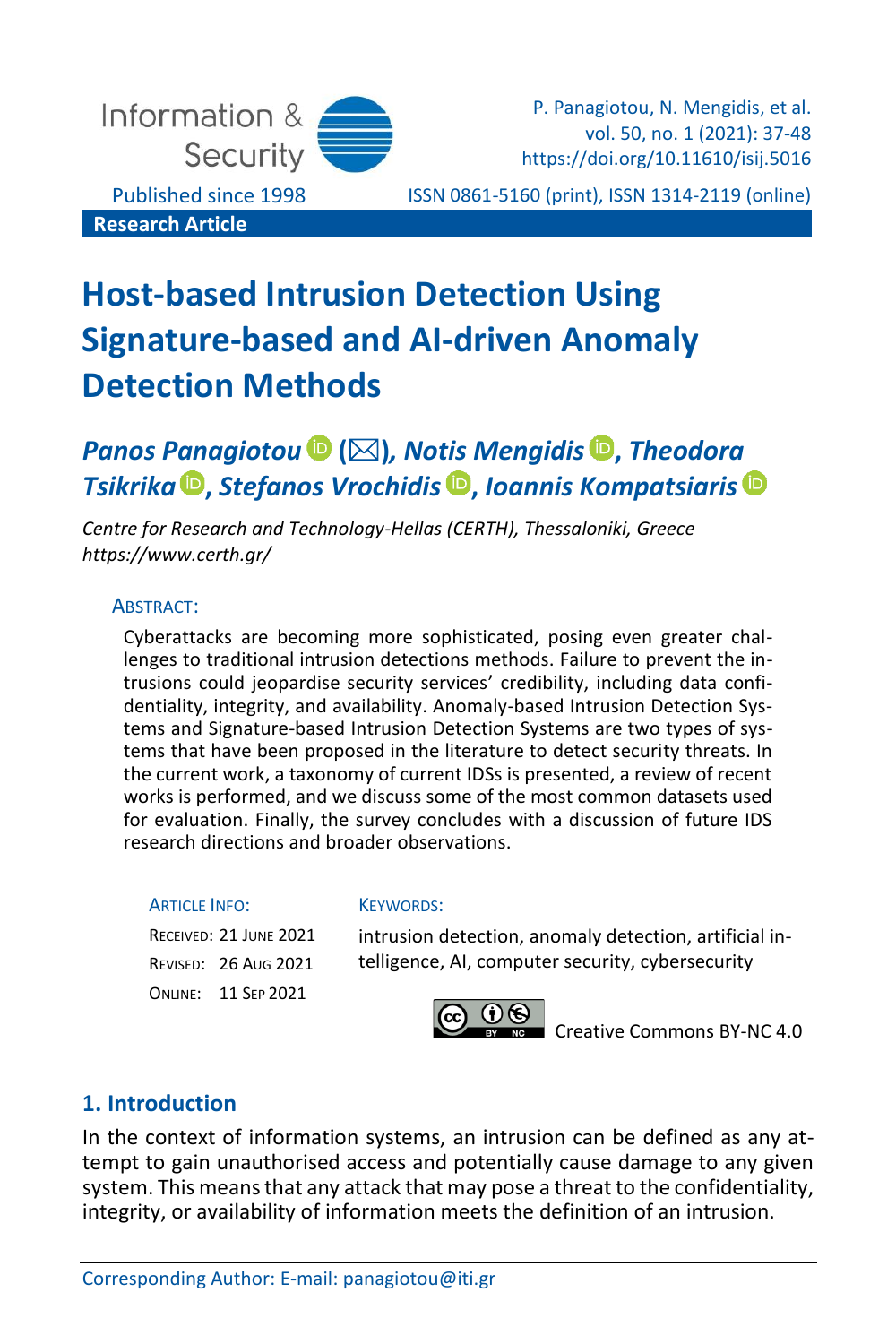Intrusion detection is a mechanism that acts as the first line of defence and whose goal, as the name implies, is to detect harmful activity occurring on a computer or a network. A variety of intrusion detection systems (IDSs) have been designed and developed due to the importance of intrusion detection to the research communities and the industrial ones since IDSs are a great asset in the proactive approach towards achieving the much-desired digital resilience. Developing new intrusion detection methods, techniques, and tools present a great research interest, especially if we consider the fact that the variety of IDSs have grown in both number and complexity. $1$ 

Because the capabilities of an IDS are primarily dependent on the data that is available to it, the location of the IDS is an important architectural decision. This is also the main difference between network-based intrusion detection systems (NIDS) versus host-based intrusion detection systems (HIDS). Both approaches are presented, albeit the latter are the ones that we mainly focus on in this study.

In more detail, in Section 2, we present the most common types and detection methods used by IDSs, the types of data used and the available datasets, as well as the challenges faced. In Section 3, we present the recent advances in the field, which are mainly related to the adoption of Neural Networks and Deep Learning solutions and, to a lesser extent, feature engineering. In the same section, we also propose some future research directions based on the current state of the literature and the challenges that need to be addressed. In Section 4, we examine existing surveys related to IDSs, and in Section 5, we present our conclusions.

## **2. Intrusion Detection Systems**

#### *2.1 Types of IDS*

It is common practice for an IDS to be classified according to the information source that it utilises as well as its location within the network infrastructure.<sup>2</sup>

#### *2.1.1 NIDS*

In general, NIDS are standalone devices that exist on the same network with the system being monitored, and in their typical deployment, monitor many separate systems on a common network. As a result, the NIDS is frequently completely transparent to the systems it is monitoring, allowing for excellent isolation and making NIDSs significantly less susceptible to interference from an attacker. However, because these systems are agnostic to the internal state of the systems being monitored, detection can be a more challenging task. Furthermore, encrypted network traffic is becoming the norm, which may pose a problem for NIDS.<sup>3</sup> However, we should point out that "break-and-inspect" capabilities are becoming increasingly common in practice, allowing encryption of all traffic while providing visibility to network appliances.<sup>4</sup> Figure 1 illustrates a typical NIDS architecture where two sensors are deployed and are sending their captured data to a centralised NIDS Management system.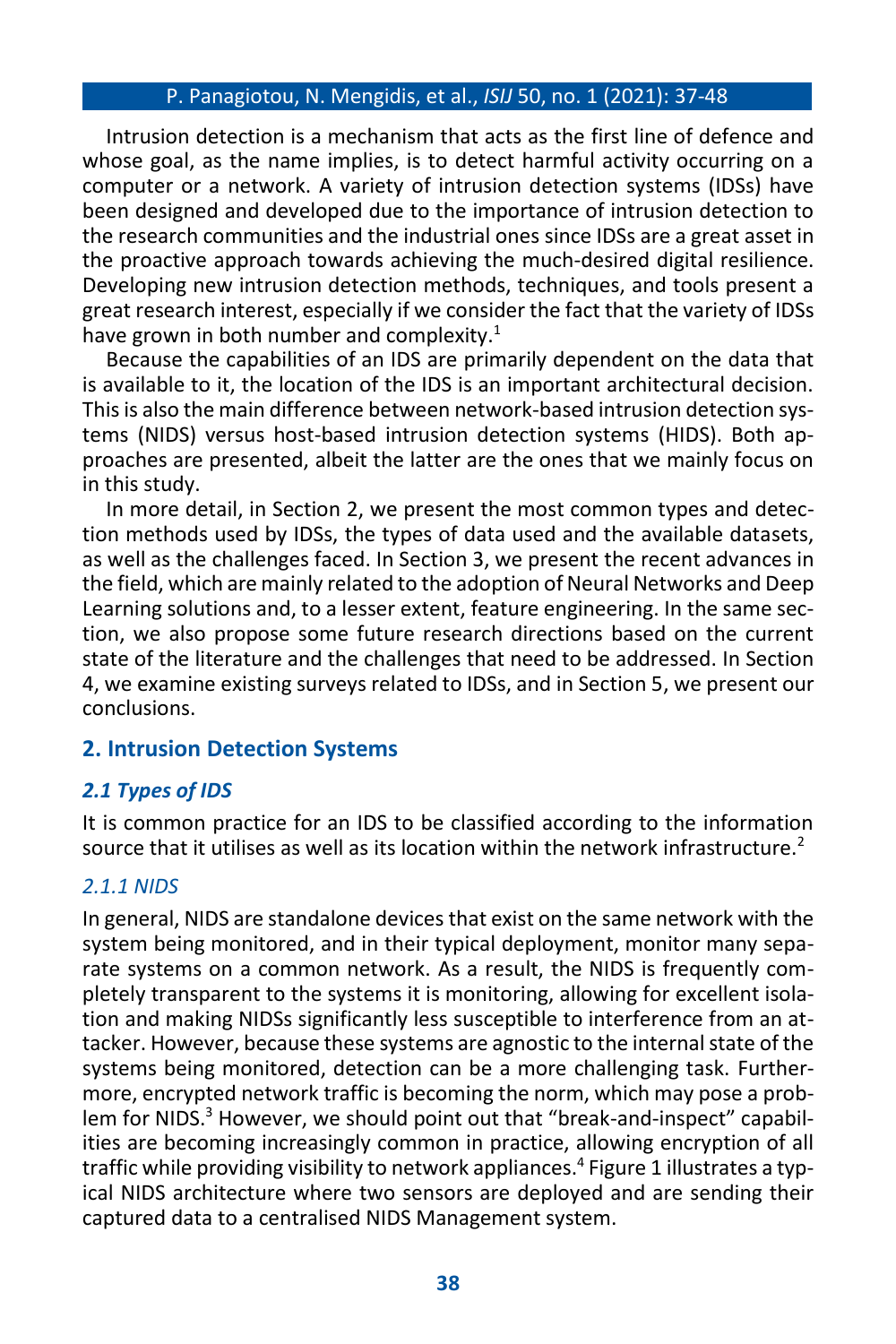

**Figure 1: A typical network topology of a NIDS.**

#### *2.1.2 HIDS*

On the other hand, HIDSs are software components that are installed on the monitored system and usually are responsible for the monitoring of a single system, providing them with a great overall overview of the system state but poor isolation from the system itself, which means that a malicious actor with access to the system can disable or tamper the HIDS as a result of the poor isolation. Additionally, host-based data is frequently context-rich, allowing for a more indepth understanding of processes and activities.<sup>4</sup> However, this collection and management of potentially large and sensitive datasets from these hosts come at the cost of additional complexity and overhead.

Figure 2 illustrates a typical HIDS architecture where each workstation has an agent collecting system information and sending it to a centralised HIDS Management system.

#### *2.2 Types of Detection*

During the detection stage, two approaches can be used: signature and anomaly. The signature-based approach involves searching the received events for well-known attack patterns, whereas the anomaly-based approach seeks to detect new and unknown attacks by modelling the activities that are considered normal within a system and identifying potential attacks from behaviours that deviate from the known normal behaviour patterns.<sup>5</sup>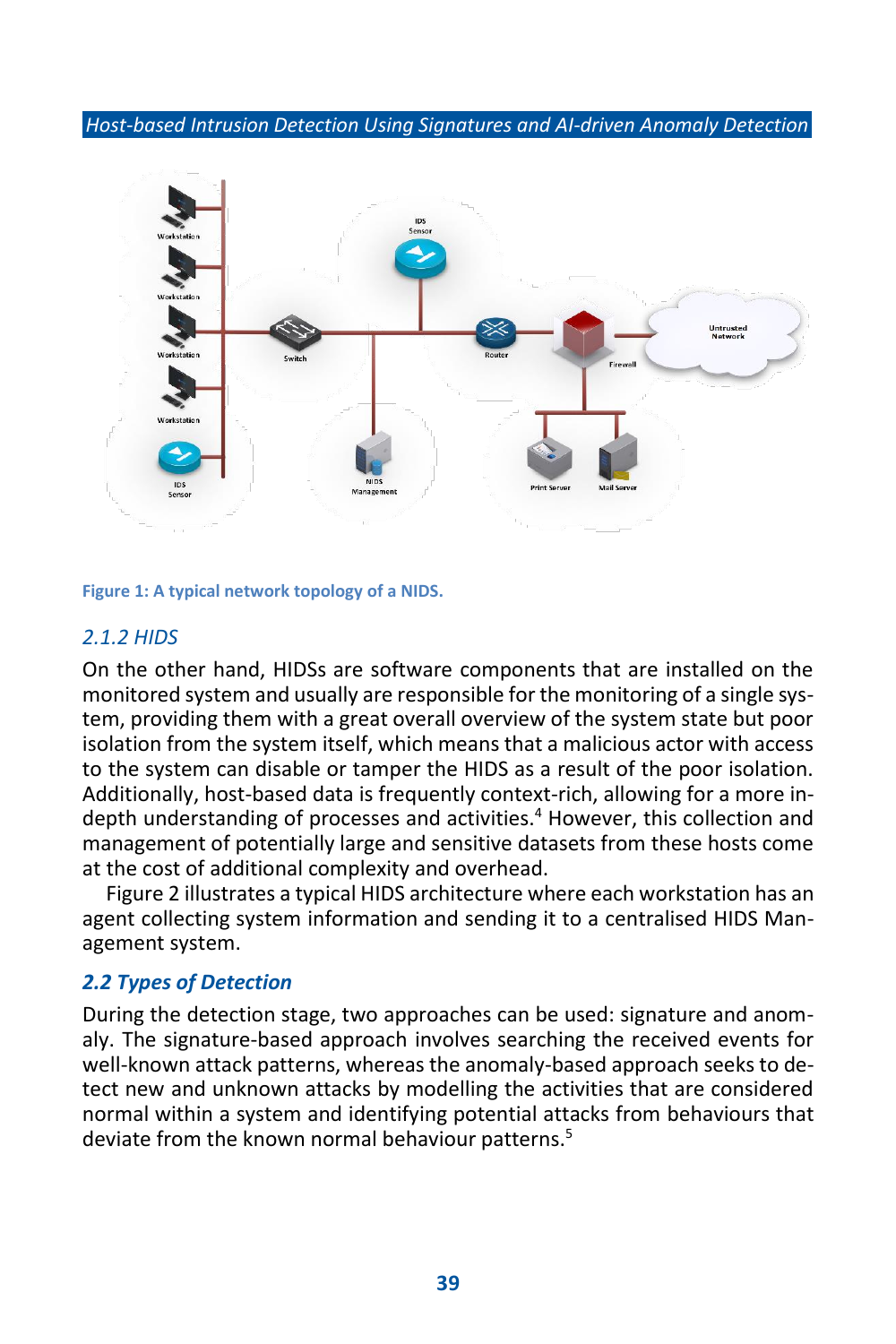

**Figure 2: A typical network topology of a HIDS.**

#### *2.2.1 Signature-based*

Signature intrusion detection systems (SIDS) use pattern matching techniques to detect a known attack; these are also referred to as Knowledge-based Detection or Misuse Detection.<sup>6</sup> Matching methods are used in SIDS to locate a previous intrusion triggering an alarm signal whenever an intrusion signature matches one from a previous intrusion existing in the signature database. The most well-known SIDS currently available are Snort,<sup>7,8</sup> Suricata,<sup>9</sup> NetSTAT,<sup>10</sup> and  $Bro.<sup>11</sup>$ 

For previously known intrusions, SIDS typically provides excellent detection accuracy and are still more popular;<sup>12</sup> however, they have difficulty detecting zero-day attacks because no matching signature exists until the signature of the new attack is extracted and stored. Traditional SIDS approaches examine network packets and attempt to match them against a signature database. However, these techniques are incapable of detecting attacks that are either intentionally fragmented across multiple packets. Due to the sophistication of modern malware, extracting signature information across multiple packets may be necessary. This necessitates the IDS recalling the contents of previous packets. In terms of creating a SIDS signature, there have been a variety of methods where signatures are created as state machines or semantic conditions.<sup>13,14</sup> Because no prior signature exists for any such attack, zero-day attacks have rendered traditional SIDS progressively less effective. Polymorphic malware variants and an increase in targeted attacks may further undermine the efficiency of this traditional paradigm.15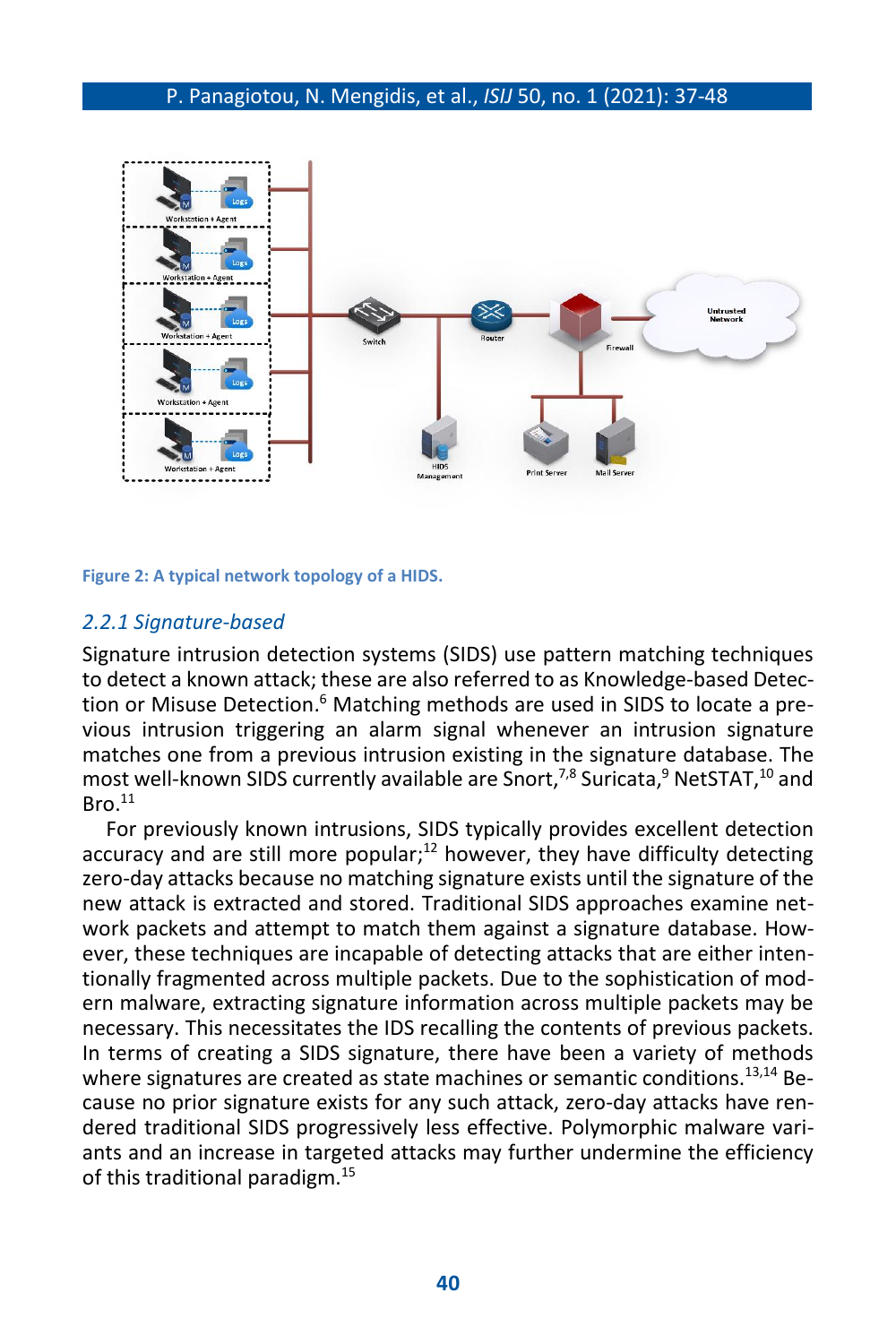#### *2.2.2 Anomaly-based*

The anomaly-based approach, on the other hand, aims to detect new (unknown) attacks by modelling the activities that are considered normal within a system and identifying potential attacks from behaviours that deviate from the known normal behaviour pattern. 16

Statistical analysis and machine learning methods have been used for this purpose. The goal of machine learning in this context is to classify an event (e.g., normal or attack/intrusion). The first events captured from the environment are stored in a database during the process. A set of features is extracted and stored in a dataset from each event in the database. The dataset is then used by a machine learning algorithm to infer a pattern and create a model that represents such behaviour.

There are various types of data sources that have been considered in order to perform host-based intrusion detection. System log files contain information related with warnings, errors and system failures. System audit data are produced by the applications and contain more granular information than system logs, which is related to user sessions (such as command line actions, login times, privilege escalations, etc.). Both of the above types of data are costly to collect.<sup>4</sup> For this reason, system call data, which do not require any pre-processing, are currently a more popular source of information. A system call trace is a sequence of all the system calls produced by a process or application in a specific time interval. Finally, Windows registry and file systems have also been used as sources of information, although more seldom.

The application of anomaly-based methods relies upon the existence of data of one of the above types. Nowadays, there are some available datasets, which also make the comparison of different methods easier. The ADFA Linux Dataset (ADFA-LD12) presented by Creech and Hu<sup>17</sup> has been used in order to evaluate machine learning and deep learning methods in many research papers and is a system call dataset that has been collected in a Linux environment. Furthermore, two Windows-based datasets, ADFA-WD and ADFA-WD:SAA were presented by Haider et al.,<sup>18</sup> both consisting of audit data selections. More recently, the same research group presented a synthetic dataset named NGIDS-DS (Next-Generation IDS Dataset), $19$  which consists of both network traffic and host system logs data, reflecting the critical cyber infrastructures of different enterprises. In addition, the AWSCTD dataset  $^{20}$  contains system call data created in a Windows host (including system calls arguments and return values). In some cases, datasets that are mainly intended to be used for NIDS, such as NSL-KDD, have also been used for the development and evaluation of HIDS systems.<sup>21</sup>

A challenge for the anomaly-based detection approaches is that they typically yield high false-alarm rates (FAR), which means that a relatively high number of normal sequences of data are characterised as anomalous. This evaluation metric is most commonly referred to as False-Positive Rate (FPR).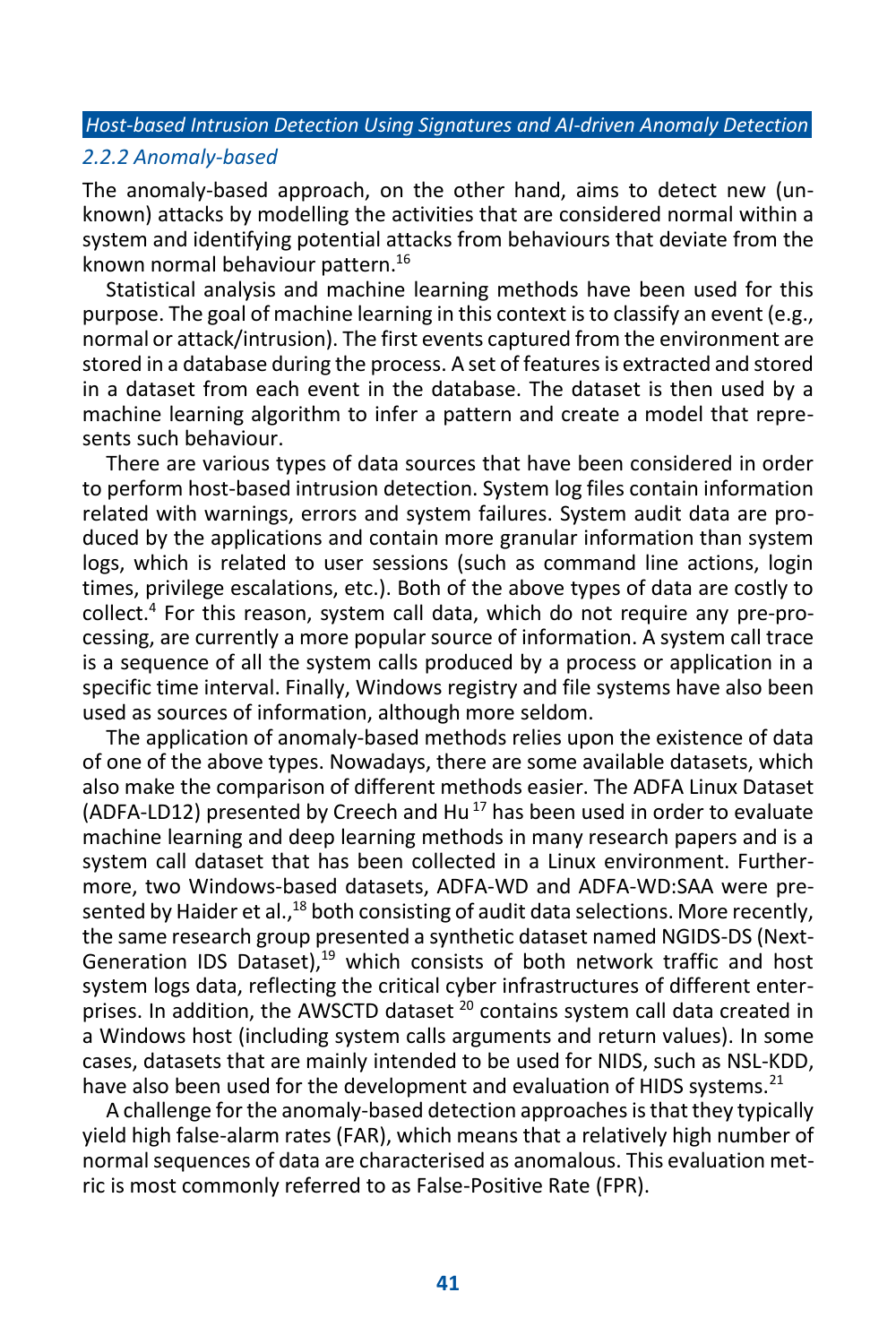#### **3. Recent Developments and Future Directions**

#### *3.1 Recent Developments*

As the data used in the anomaly-based methods are of a sequential nature, and most of the approaches attempt to capture this sequential information, Hidden Markov models have been frequently used in the past. One can refer, for example, to Hoang, Hu and Bertok.<sup>22</sup> However, such approaches have been proven insufficient, as they fail to capture long-term dependencies among system calls.

Recent research in anomaly-based HIDS algorithms has focused on the application of Neural Networks (NNs) and Deep Learning (DL) algorithms with the purpose of system call language-modelling in order to predict if a sequence of system calls is normal or anomalous. Such language models determine a probability distribution for the next system call given the sequence of previous system calls, and then the probability of a sequence occurring is estimated using these distributions.

Kim et al.  $^{23}$  use LSTM units  $^{24}$  (following an embedding layer) in order to better capture long-range dependencies between system calls. The output is the normalised probability values of the possible calls that will follow in the sequence. Given a new sequence of system calls, if it is one with an average negative log-likelihood above a threshold, it is classified as abnormal, while if it has an average negative log-likelihood below this threshold, it is classified as normal. In the aforementioned paper, the authors also attempt to tackle the problem of high false-alarm rates by using an ensemble method of multiple thresholding classifiers, using the rectified linear units (ReLU) method.<sup>25</sup> They compare three LSTM solutions (with varying numbers of layers and cells) with a k-nearest neighbour (kNN) and a k-means clustering (kMC) classifier, and the results show the superiority of their method.

Chawla et al.<sup>26</sup> deploy multiple 1-dimensional (1D) convolutional networks (CNNs) as a pre-processing step before an RNN layer made up of Gated Recurrent Units (GRUs), $^{27}$  following the architecture proposed by Wang, Jiang, and Luo.<sup>28</sup> They compared variations of this architecture (using six, seven and eight 1D CNNs and a varying number of GRU units) with RNN architectures (with LSTM and GRU implementations). The proposed CNN/GRU architecture is significantly faster than the LSTM solution. In addition, the addition of CNN layers before the GRU layer yielded better accuracy. Specifically, a solution with CNN and 600 GRU units yielded 100 % True Detection Rate and 60 % False Alarm Rate, which they claim to be better than a False Alarm Rate between 50 % and 60 % achieved by Kim et al. $^{23}$ 

GRUs are also used by Lv et al.<sup>29</sup> for their system call prediction model. Their model is an RNN implementation of the encoder-decoder framework.<sup>30</sup> They experiment with a varying number of hidden layers (one, two and three) and learning rates. They use the BLEU score, the TF-IDF model and the cosine values between the semantic encoding vectors of the predicted sequences and the true ones (called the target sequences) to evaluate the quality of the predictions. The results show that the architecture with the single hidden layer did not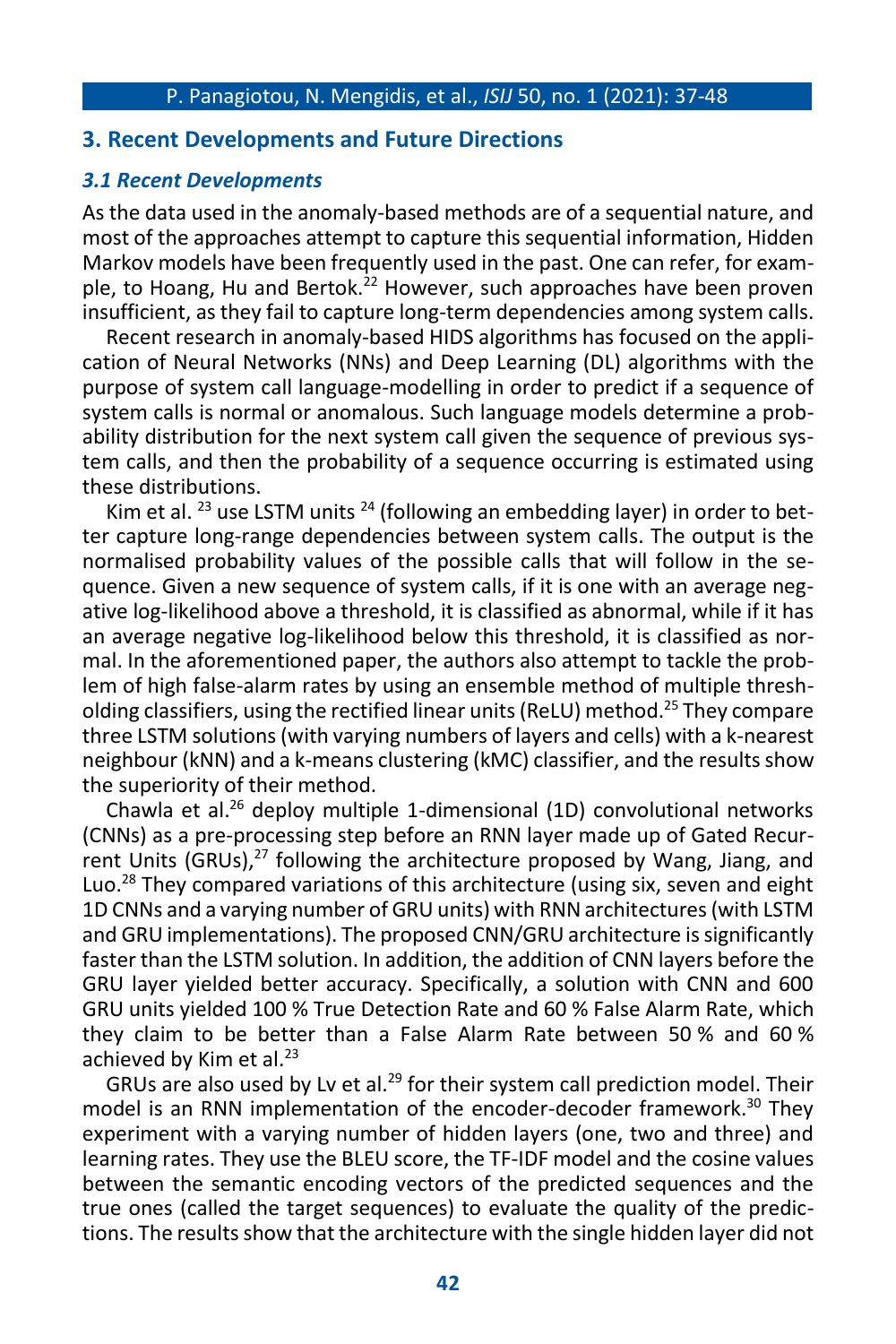perform well, in contrast to the other solutions. An evaluation of the predicted sequences on the task of anomaly detection with sequence classification is also performed, using classification algorithms such as CNNs, RNNs, SVM and Random Forest. The effectiveness of using the predicted sequences on this task is demonstrated.

The applicability of some more complex, dual-flow Deep Learning models, such as long short-term memory fully convolutional network (LSTM-FCN) <sup>31</sup> and GRU-FCN  $32$  is investigated by Ceponis and Goranin.<sup>33</sup> Compared to more simple models, which are more efficient in training and testing times, they are not producing better results. A relatively simple CNN solution with a static value of kernels parameter performed the best among the models considered, while a CNN-GRU model had the best False Positive Rate.

The application of NN and DL algorithms is not the only area of research interest since other recent works focus on feature engineering. Besharati, Naderan and Namjoo perform feature selection before the application of an ML-based classifier, whereby a host-based IDS is designed to be deployed in hypervisors in a cloud environment.<sup>21</sup> Specifically, the most important features for each class (the normal and each of the different attack types) are determined with logistic regression and only those features are used to distinguish the corresponding class from the rest. Liu et al. present a novel feature extraction method that aims to produce a platform-independent feature set.<sup>34</sup> Their method relies on the transformation of system calls into frequency sequences of n-grams and the extraction of statistical features of those frequency sequences.

In Table 1, we present the aforementioned works with the datasets that were used in order to evaluate the methods, as well as the evaluation metrics.

#### *3.2 Future Directions*

The aforementioned inherent deficiency of anomaly-based methods with regard to the FPR evaluation metric indicates the importance of the inclusion of this metric in the evaluation process of those methods. In addition, this metric can also be used in the optimisation process of the proposed intrusion systems. For example, Besharati, Naderan and Namjoo use TPR and FPR diagrams to determine the optimal number of features for each class. $21$ 

As far as the NN and DL approaches are concerned, we can assume that the advances that are currently made in the NNs and DL field will be further adopted in the domain of host-based IDS, resulting in more successful solutions. Still, the combination of such approaches with feature engineering, or even with signature-based techniques, is an even more intriguing prospect.

Last but not least, the application of HIDS in domains such as cloud computing and the IoT imposes requirements for more efficient approaches <sup>35</sup> that will need to be addressed. For example, in the aforementioned paper, audit logs of only the failed processes are analysed for the cases of users other than the root.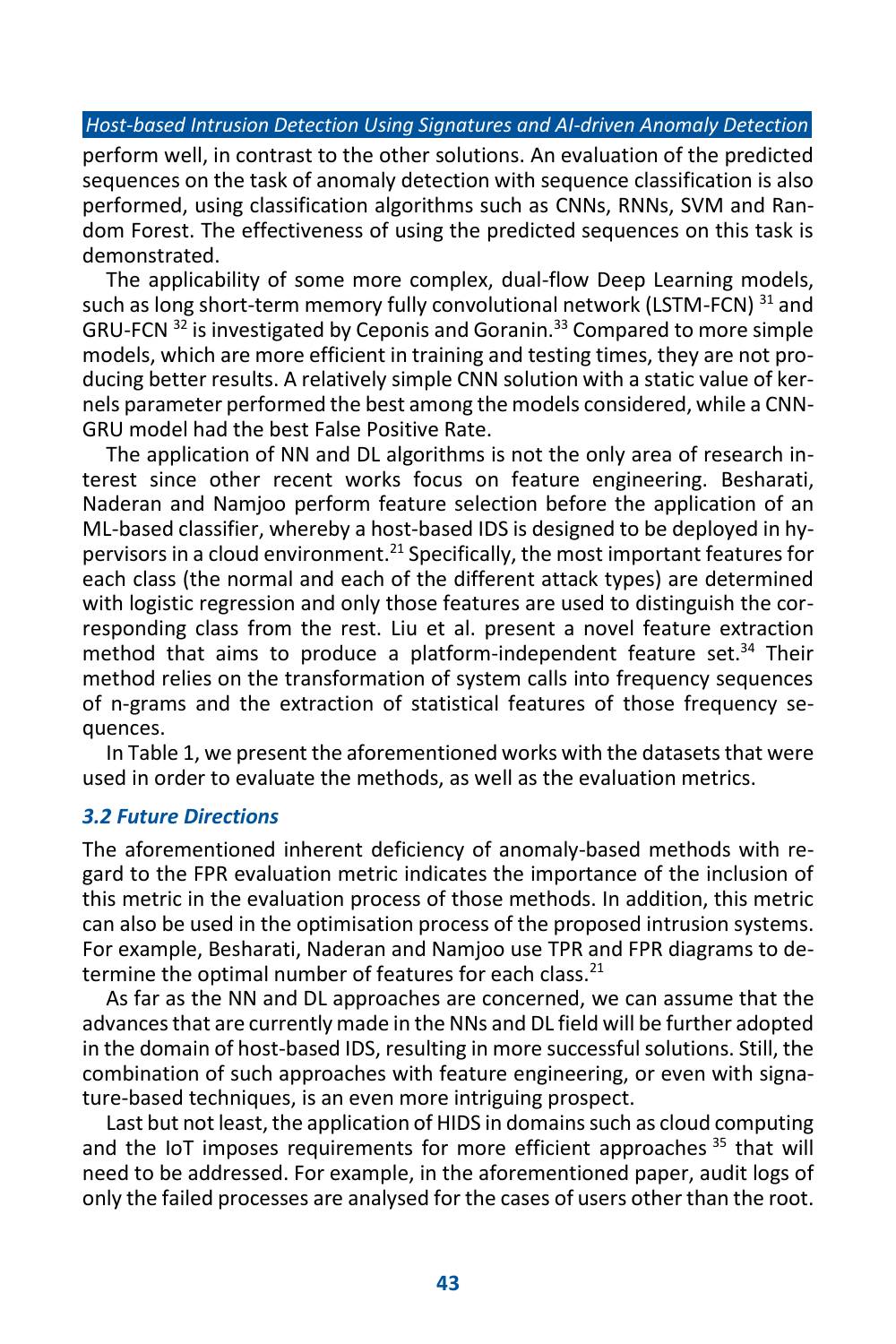| <b>Publication</b>                             | <b>Dataset</b>                | <b>Metrics</b>                                                                                                  |
|------------------------------------------------|-------------------------------|-----------------------------------------------------------------------------------------------------------------|
| Kim et al., 2016 <sup>23</sup>                 | ADFA-ID                       | ROC curve                                                                                                       |
| Chawla et al., 2018 <sup>26</sup>              | ADFA-ID                       | AUC, True Detection Rate,<br><b>FPR</b>                                                                         |
| Lv et al., 2018 <sup>29</sup>                  | ADFA-LD                       | ROC curve                                                                                                       |
| Ceponis and Goranin,<br>$2020^{33}$            | AWSCTD                        | accuracy, confusion matrix,<br>precision, recall, F-score,<br>FPR, False Negative Rate,<br>classification error |
| Besharati, Naderan<br>and Namjoo, 2019 $^{21}$ | NSL-KDD                       | accuracy, precision, recall,<br>FPR, error rate, F-score                                                        |
| Liu et al., 2020 <sup>34</sup>                 | ADFA-LD, ADFA-WD,<br>NGIDS-DS | <b>AUC</b>                                                                                                      |

**Table 1. Summary of the recent solutions, with the datasets and metrics used for their evaluation.** 

## **4. Related Work**

In the literature, there are some surveys about host-based IDSs. Bridges et al. put emphasis on the data sources and the types of data that are leveraged by the various intrusion detection methods.<sup>4</sup> Ming Liu et al. <sup>36</sup> survey previous work that relies on system calls data. Challenges such as the high FPR values and some possible directions for their mitigation are discussed, while an analysis of the available datasets is also presented. In another related work, Jose et al.  $37$ present a taxonomy of anomaly-based methods, but most presented methods presented are not recent enough.

In this work, we present some recent advances in the methods that are applied to the task of intrusion detection, specifically the application of NNs and DL approaches.

## **5. Conclusions**

In this work, we presented a taxonomy of host-based IDS solutions. We have also presented the available datasets that are used for the implementation and evaluation of the data-driven approaches in the literature. We focused on the more recent approaches, the majority of which are based on NN and DL techniques, expecting that the application of such approaches in the domain will be continued in the future. Finally, we have provided some future research directions.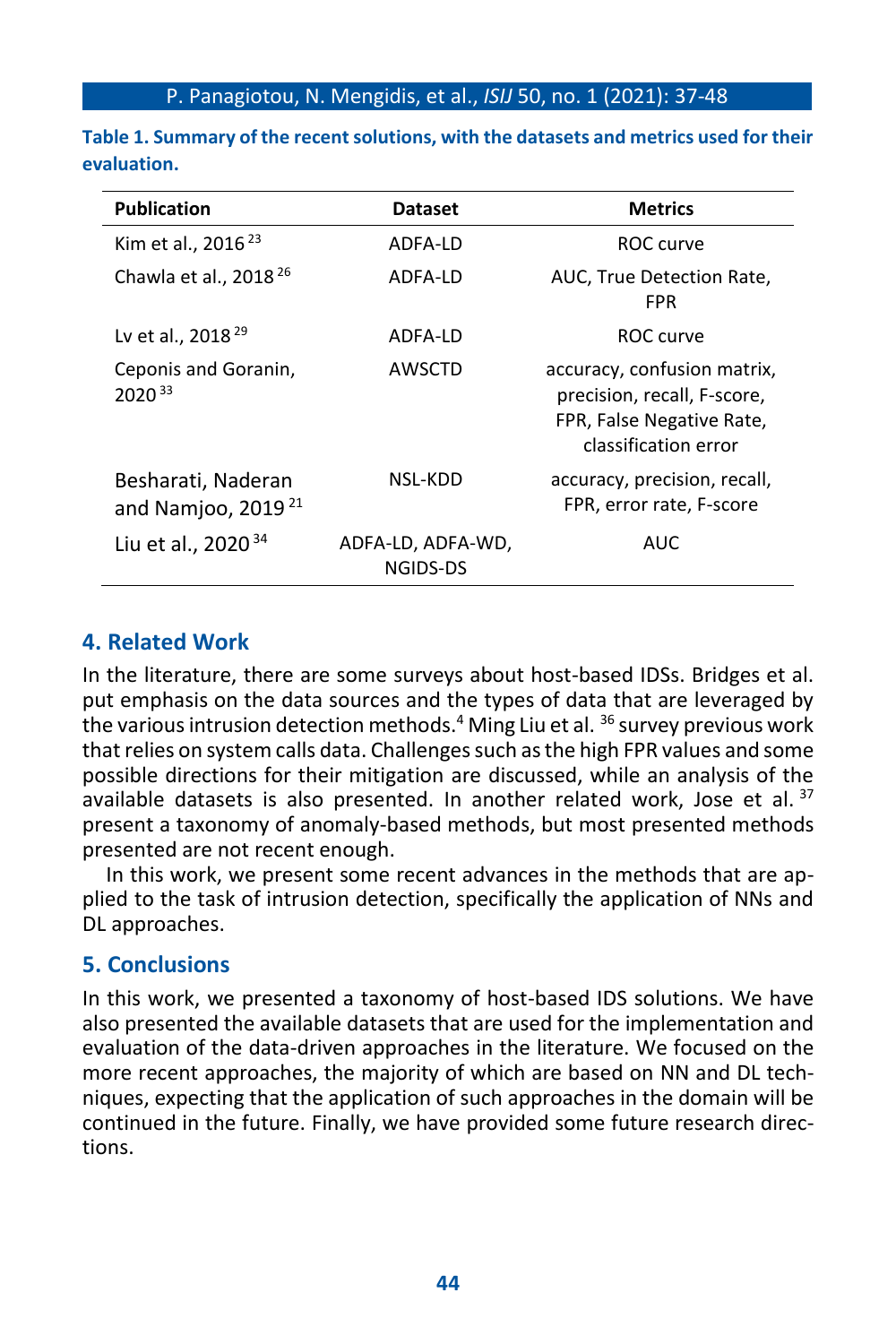## **Acknowledgements**

This work was supported by the ECHO project which has received funding from the European Union's Horizon 2020 research and innovation programme under the grant agreement no 830943**.** 

## **References**

- <sup>1</sup> Aleksandar Milenkoski, Marco Vieira, Samuel Kounev, Alberto Avritzer, and Bryan D. Payne, "Evaluating Computer Intrusion Detection Systems: A Survey of Common Practices," *ACM Computing Surveys (CSUR)* 48, no. 1 (2015.): 1-41, [https://doi.org/10.1145/2808691.](https://doi.org/10.1145/2808691)
- <sup>2</sup> Preeti Mishra, Emmanuel S. Pilli, Vijay Varadharajan, and Udaya Tupakula, "Intrusion Detection Techniques in Cloud Environment: A Survey," *Journal of Network and Computer Applications* 77 (2017): 18-47[, https://doi.org/10.1016/j.jnca.2016.10.015.](https://doi.org/10.1016/j.jnca.2016.10.015)
- <sup>3</sup> Tiina Kovanen, Gil David, and Timo Hämäläinen, "Survey: Intrusion Detection Systems in Encrypted Traffic," in *Internet of Things, Smart Spaces, and Next Generation Networks and Systems* (Springer, 2016), 281-293.
- <sup>4</sup> Robert A. Bridges, Tarrah R. Glass-Vanderlan, Michael D. Iannacone, Maria S. Vincent, and Qian Chen, "A Survey of Intrusion Detection Systems Leveraging Host Data," *ACM Computing Surveys (CSUR)* 52, no. 6 (2019): 1-35[, https://doi.org/10.1145/3344382.](https://doi.org/10.1145/3344382)
- <sup>5</sup> Robin Sommer and Vern Paxson, "Outside the Closed World: On Using Machine Learning for Network Intrusion Detection," *2010 IEEE symposium on security and privacy,* Oakland, CA, USA, 2010, https://doi.org/10.1109/sp.2010.25.
- <sup>6</sup> Ansam Khraisat, Iqbal Gondal, Peter Vamplew, and Joarder Kamruzzaman, "Survey of Intrusion Detection Systems: Techniques, Datasets and Challenges," *Cybersecurity* 2, no. 1 (2019): 1-22, [https://doi.org/10.1186/s42400-019-0038-7.](https://doi.org/10.1186/s42400-019-0038-7)
- $7$  Vinod Kumar and Om Prakash Sangwan, "Signature Based Intrusion Detection System Using SNORT," *International Journal of Computer Applications & Information Technology* 1 no. 3 (2012): 35-41.
- <sup>8</sup> Martin Roesch, "Snort: Lightweight Intrusion Detection for Networks," *LISA'99: Proceedings of the 13th USENIX Conference on System administration*, November 1999, pp. 229–238.
- <sup>9</sup> Adeeb Alhomoud, Rashid Munir, Jules Pagna Disso, Irfan Awan, and Abdullah Al-Dhelaan, "Performance Evaluation Study of Intrusion Detection Systems," *Procedia Computer Science* 5 (2011): 173-180[, https://doi.org/10.1016/j.procs.2011.07.024.](https://doi.org/10.1016/j.procs.2011.07.024)
- <sup>10</sup> Giovanni Vigna and Richard A. Kemmerer, "NetSTAT: A Network-based Intrusion Detection System," *Journal of Computer Security* 7, no. 1 (1999): 37-71.
- <sup>11</sup> Vern Paxson, "Bro: A System for Detecting Network Intruders in Real-time," *Computer networks* 31, no. 23-24 (1999): 2435-2463.
- <sup>12</sup> Monther Aldwairi, Ansam M. Abu-Dalo, and Moath Jarrah, "Pattern Matching for Signature-based IDS Using MapReduce Framework and Myers Algorithm," *EURASIP Journal on Information Security* 2017, no. 9 (2017), [https://doi.org/10.1186/s13635-](https://doi.org/10.1186/s13635-017-0062-7) [017-0062-7.](https://doi.org/10.1186/s13635-017-0062-7)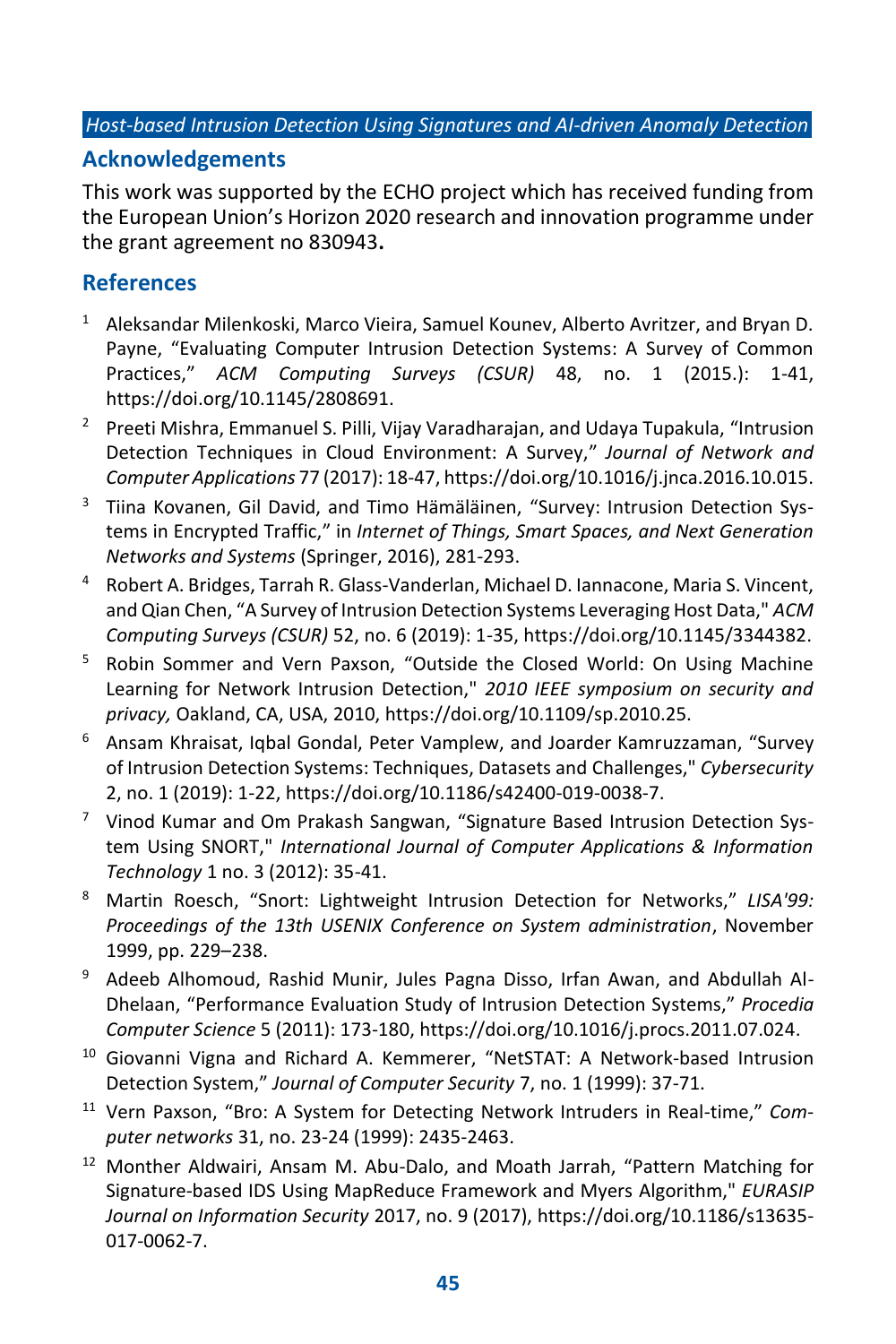- <sup>13</sup> Po-Ching Lin, Ying-Dar Lin, and Yuan-Cheng Lai, "A Hybrid Algorithm of Backward Hashing and Automaton Tracking for Virus Scanning," *IEEE Transactions on Computers* 60, no. 4 (2010): 594-601[, https://doi.org/10.1109/TC.2010.95.](https://doi.org/10.1109/TC.2010.95)
- <sup>14</sup> Chad R. Meiners, Jignesh Patel, Eric Norige, Eric Torng, and Alex X. Liu, "Fast Regular Expression Matching Using Small TCAMs for Network Intrusion Detection and Prevention Systems," *Proceedings of the 19th USENIX conference on Security*, Washington, D.C., 2010.
- <sup>15</sup> Eduardo K. Viegas, Altair O. Santin, and Luiz S. Oliveira, "Toward a Reliable Anomalybased Intrusion Detection in Real-world Environments," *Computer Networks* 127 (2017): 200-216[, https://doi.org/10.1016/j.comnet.2017.08.013.](https://doi.org/10.1016/j.comnet.2017.08.013)
- <sup>16</sup> Marzia Zaman and Chung-Horng Lung, "Evaluation of Machine Learning Techniques for Network Intrusion Detection," *NOMS 2018-2018 IEEE/IFIP Network Operations and Management Symposium*, Taipei, Taiwan, 2018, [https://doi.org/10.1109/](https://doi.org/10.1109/noms.2018.8406212) [noms.2018.8406212.](https://doi.org/10.1109/noms.2018.8406212)
- <sup>17</sup> Gideon Creech and Jiankun Hu, "Generation of a New IDS Test Dataset: Time to Retire the KDD Collection," in *2013 IEEE Wireless Communications and Networking Conference (WCNC)*, Shanghai, China, 2013, pp, 4487-4492[, https://doi.org/10.1109/](https://doi.org/10.1109/wcnc.2013.6555301) [wcnc.2013.6555301.](https://doi.org/10.1109/wcnc.2013.6555301)
- <sup>18</sup> Waqas Haider, Gideon Creech, Yi Xie, and Jiankun Hu, "Windows Based Data Sets for Evaluation of Robustness of Host Based Intrusion Detection Systems (IDS) to Zeroday and Stealth Attacks," *Future Internet* 8, no. 3 (2016): 29[, https://doi.org/10.3390/](https://doi.org/10.3390/fi8030029) [fi8030029.](https://doi.org/10.3390/fi8030029)
- <sup>19</sup> Waqas Haider, Jiankun Hu, Jill Slay, Benjamin P. Turnbull, and Yi Xie, "Generating Realistic Intrusion Detection System Dataset Based on Fuzzy Qualitative Modelling," *Journal of Network and Computer Applications* 87 (2017): 185-192, https://doi.org/10.1016/j.jnca.2017.03.018.
- <sup>20</sup> Dainius Ceponis and Nikolaj Goranin, "Towards a Robust Method of Dataset Generation of Malicious Activity on a Windows-Based Operating System for Anomaly-Based HIDS Training," In *Doctoral Consortium/Forum@ DB&IS*, 2018, pp. 23-32, https://doi.org/10.22364/bjmc.2018.6.3.01.
- <sup>21</sup> Elham Besharati, Marjan Naderan, and Ehsan Namjoo, "LR-HIDS: Logistic Regression Host-based Intrusion Detection System for Cloud Environments," *Journal of Ambient Intelligence and Humanized Computing* 10, no. 9 (2019): 3669-3692[. https://doi.org/](https://doi.org/10.1007/s12652-018-1093-8) [10.1007/s12652-018-1093-8.](https://doi.org/10.1007/s12652-018-1093-8)
- <sup>22</sup> Xuan Dau Hoang, Jiankun Hu, and Peter Bertok, "A program-based Anomaly Intrusion Detection Scheme Using Multiple Detection Engines and Fuzzy Inference," *Journal of Network and Computer Applications* 32, no. 6 (2009): 1219-1228, https://doi.org/ 10.1016/j.jnca.2009.05.004.
- <sup>23</sup> Gyuwan Kim, Hayoon Yi, Jangho Lee, Yunheung Paek, and Sungroh Yoon, "LSTMbased System-call Language Modeling and Robust Ensemble Method for Designing Host-Based Intrusion Detection Systems," *arXiv preprint arXiv:1611.01726* (2016).
- <sup>24</sup> Sepp Hochreiter and Jürgen Schmidhuber, "Long Short-term Memory," *Neural computation* 9, no. 8 (1997): 1735-1780.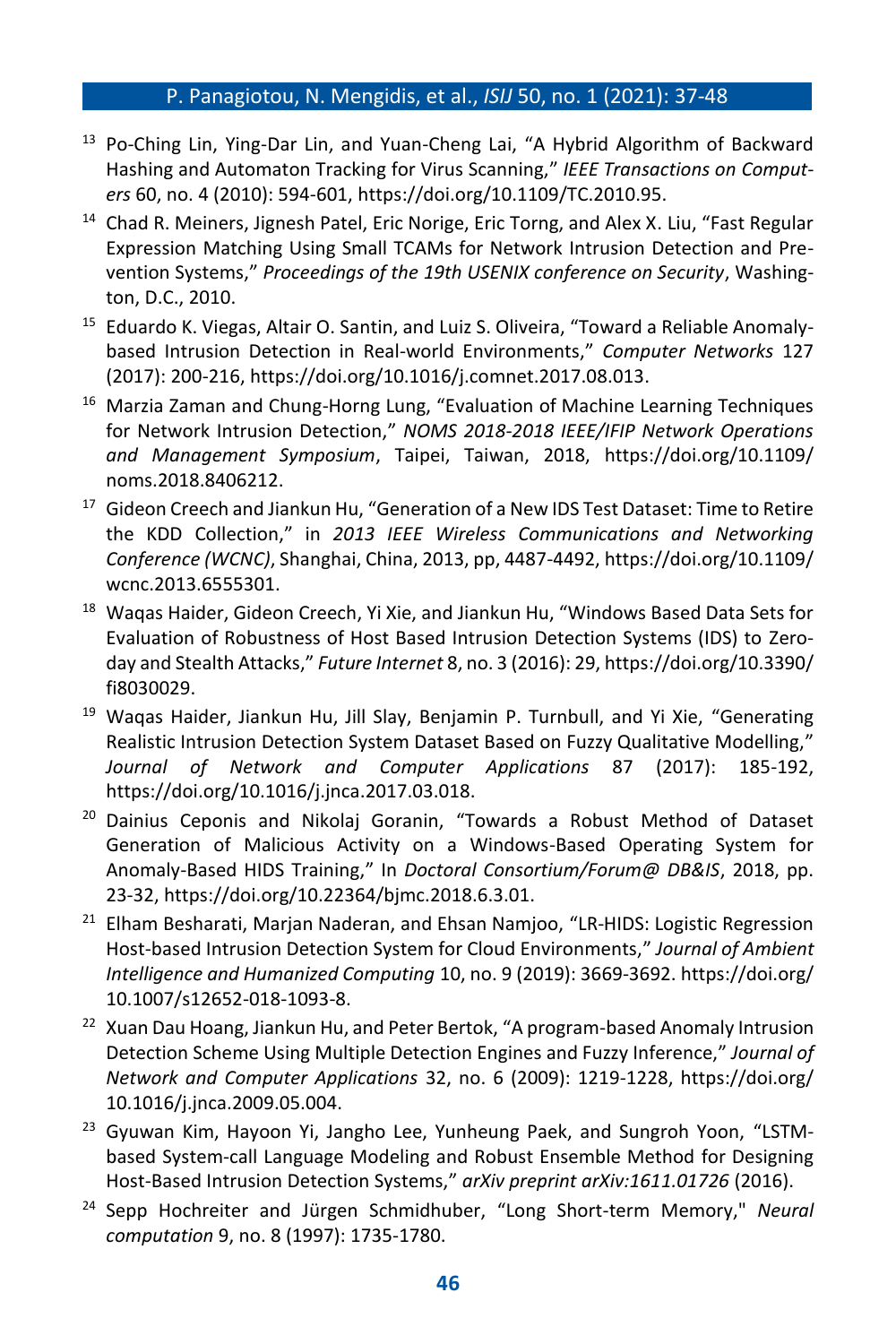- $25$  Andrew L. Maas, Awni Y. Hannun, and Andrew Y. Ng, "Rectifier Nonlinearities Improve Neural Network Acoustic Models," *Proceedings of ICML Workshop on Deep Learning for Audio, Speech and Language*, Atlanta, Georgia, USA, 2013, vol. 30, no. 1, p. 3.
- <sup>26</sup> Ashima Chawla, Brian Lee, Sheila Fallon, and Paul Jacob, "Host Based Intrusion Detection System with Combined CNN/RNN Model," in *Joint European Conference on Machine Learning and Knowledge Discovery in Databases* (Cham: Springer, 2018), 149-158, https://doi.org/10.1007/978-3-030-13453-2\_12.
- <sup>27</sup> Yoshua Bengio, Réjean Ducharme, Pascal Vincent, and Christian Janvin, "A Neural Probabilistic Language Model," *The Journal of Machine Learning Research* 3 (2003): 1137-1155.
- <sup>28</sup> Xingvou Wang, Weijie Jiang, and Zhiyong Luo, "Combination of Convolutional and Recurrent Neural Network for Sentiment Analysis of Short Texts," *Proceedings of COLING 2016, the 26th international conference on computational linguistics: Technical papers*, 2016, pp. 2428-2437.
- <sup>29</sup> Shaohua Lv, Jian Wang, Yinqi Yang, and Jiqiang Liu, "Intrusion Prediction with Systemcall Sequence-to-Sequence Model," *IEEE Access* 6 (2018): 71413-71421, https://doi.org/10.1109/access.2018.2881561.
- <sup>30</sup> Dzmitry Bahdanau, Kyunghyun Cho, and Yoshua Bengio, "Neural Machine Translation by Jointly Learning to Align and Translate," *arXiv preprint arXiv:1409.0473* (2014).
- <sup>31</sup> Fazle Karim, Somshubra Majumdar, Houshang Darabi, and Shun Chen, "LSTM Fully Convolutional Networks for Time Series Classification," *IEEE access* 6 (2017): 1662- 1669, https://doi.org/10.1109/access.2019.2916828.
- <sup>32</sup> Nelly Elsayed, Anthony S. Maida, and Magdy Bayoumi, "Deep Gated Recurrent and Convolutional Network Hybrid Model for Univariate Time Series Classification," *arXiv preprint arXiv:1812.07683* (2018), https://doi.org/10.14569/ijacsa.2019.0100582.
- <sup>33</sup> Dainius Čeponis and Nikolaj Goranin, "Investigation of Dual-flow Deep Learning Models LSTM-FCN and GRU-FCN Efficiency against Single-flow CNN Models for the Host-based Intrusion and Malware Detection Task on Univariate Times Series Data," *Applied Sciences* 10, no. 7 (2020): 2373, https://doi.org/10.3390/app10072373.
- <sup>34</sup> Zhen Liu, Nathalie Japkowicz, Ruoyu Wang, Yongming Cai, Deyu Tang, and Xianfa Cai, "A Statistical Pattern Based Feature Extraction Method on System Call Traces for Anomaly Detection," *Information and Software Technology* 126 (2020): 106348, [https://doi.org/10.1016/j.infsof.2020.106348.](https://doi.org/10.1016/j.infsof.2020.106348)
- <sup>35</sup> Prachi Deshpande, Subhash Chander Sharma, Sateesh K. Peddoju, and S. Junaid, "HIDS: A Host Based Intrusion Detection System for Cloud Computing Environment," *International Journal of System Assurance Engineering and Management* 9, no. 3 (2018): 567-576[, https://doi.org/10.1007/s13198-014-0277-7](https://doi.org/10.1007/s13198-014-0277-7).
- <sup>36</sup> Ming Liu, Zhi Xue, Xianghua Xu, Changmin Zhong, and Jinjun Chen, "Host-based Intrusion Detection System with System Calls: Review and Future Trends," *ACM Computing Surveys (CSUR)* 51, no. 5 (2018): 1-36[, https://doi.org/10.1145/3214304.](https://doi.org/10.1145/3214304)